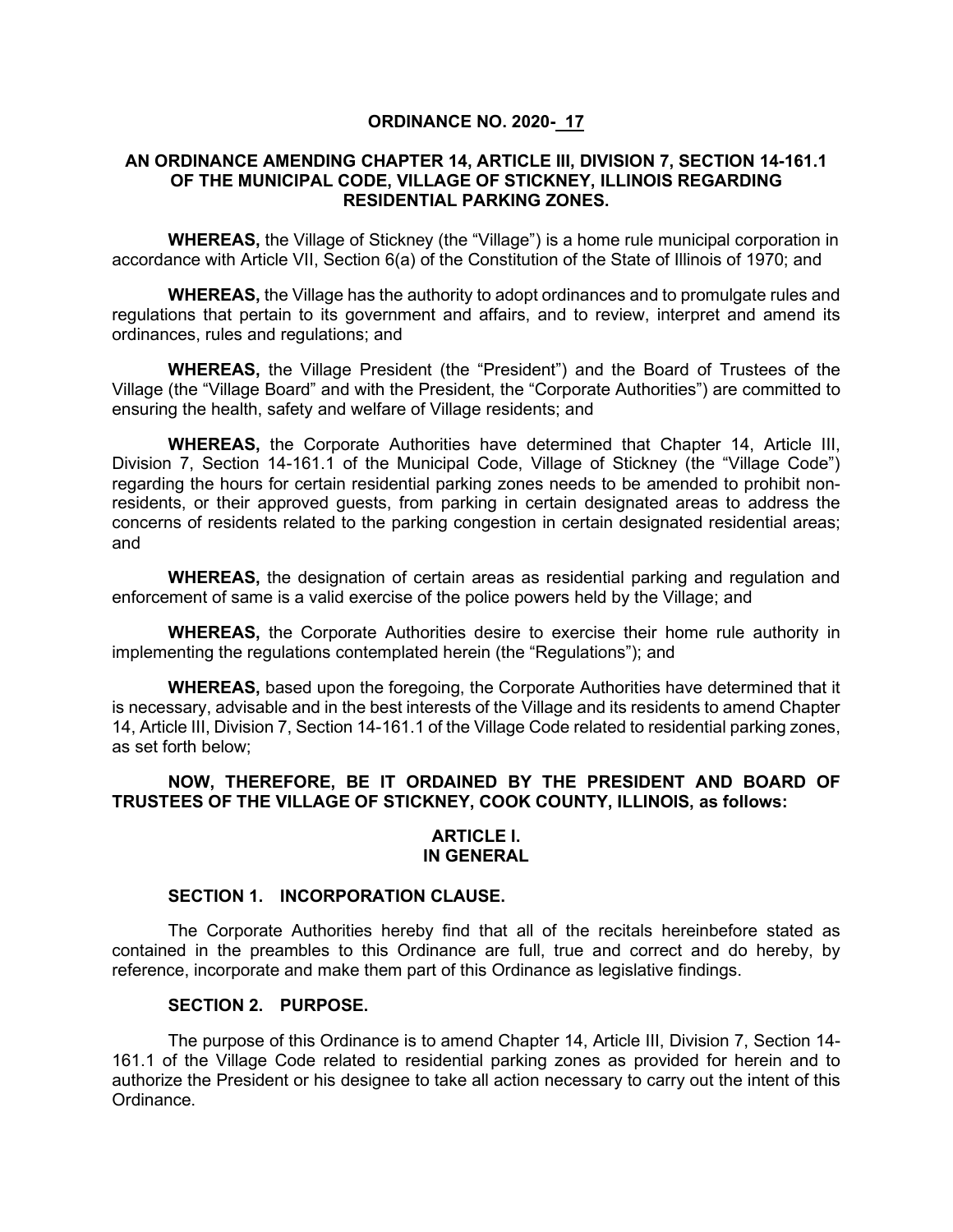## **ARTICLE II.**

# **AMENDMENT OF CHAPTER 14, ARTICLE III, DIVISION 7, SECTION 14-161.1 OF THE MUNICIPAL CODE, VILLAGE OF STICKNEY, ILLINOIS**

## **SECTION 3.0. AMENDMENT OF CHAPTER 14, ARTICLE III, DIVISION 7, SECTION 14-161.1.**

That the Village Code is hereby amended, notwithstanding any provision, ordinance, resolution or Village Code section to the contrary, by amending Chapter 14, Article III, Division 7, Section 14-161.1 as follows:

### **Sec. 14-161.1. – Residential parking zones.**

- (a) *Establishment of zones*. There are hereby designated residential parking zones as set forth in subsections (f), (g), (h) and (k) of this section.
- (b) *Permit decals required.* A resident of the village shall, upon request, be furnished with a decal bearing the words, "Stickney Resident Parking Permit." Such decal shall also have, with its borders, a designation of the parking zone corresponding to the zone in which the requesting person resides. Decals issued hereunder shall be affixed, in accordance with the instructions printed thereon which are made part hereof, immediately above the vehicle license.
- (c) *Permits, decals, application.* Certain parking spaces shall be designated by signs indicating zone-resident parking only. When such official signs are erected, parking shall be restricted to service or delivery vehicles whose operators are doing business with residents of the zone, and to vehicles displaying resident or visitor parking permits. All such spaces shall be designated as tow zones. Resident permits to park in such spaces are available to residents residing on properties adjacent to the applicable zone upon application to the village collector or a form to be provided for this purpose, which application shall include the name, address, telephone number of the applicant and vehicle tag number. Resident parking permits shall be in decal form and in colors designated by the village collector and shall be numbered. Such permits shall be affixed to the windshields of vehicles directly above the current vehicle license where they may be visible from the exterior of the vehicle.
- (d) *Visitor parking placards.* Residents of the village shall, upon request, be furnished with a maximum of two cards bearing the words "Stickney Visitor Parking Placard."
- (e) *Exceptions.* This section does not apply to the parking of an ambulance, emergency vehicle of any mental agency, repair vehicle of any public utility or village-owned vehicle, when such vehicle is being used in the performance of emergency duties.
- (f) *Residential parking zone "W" locations.* Effective at all times (24 hours per day):

The north side of 41st Street from Harlem Avenue to Wisconsin Avenue. The north side of 41st Street from Wisconsin Avenue to Home Avenue. The east and west sides of Maple Avenue from 41st Street to 43rd Street 45th Street.

The east and west sides of Wisconsin Avenue from 41st Street to 43rd Street.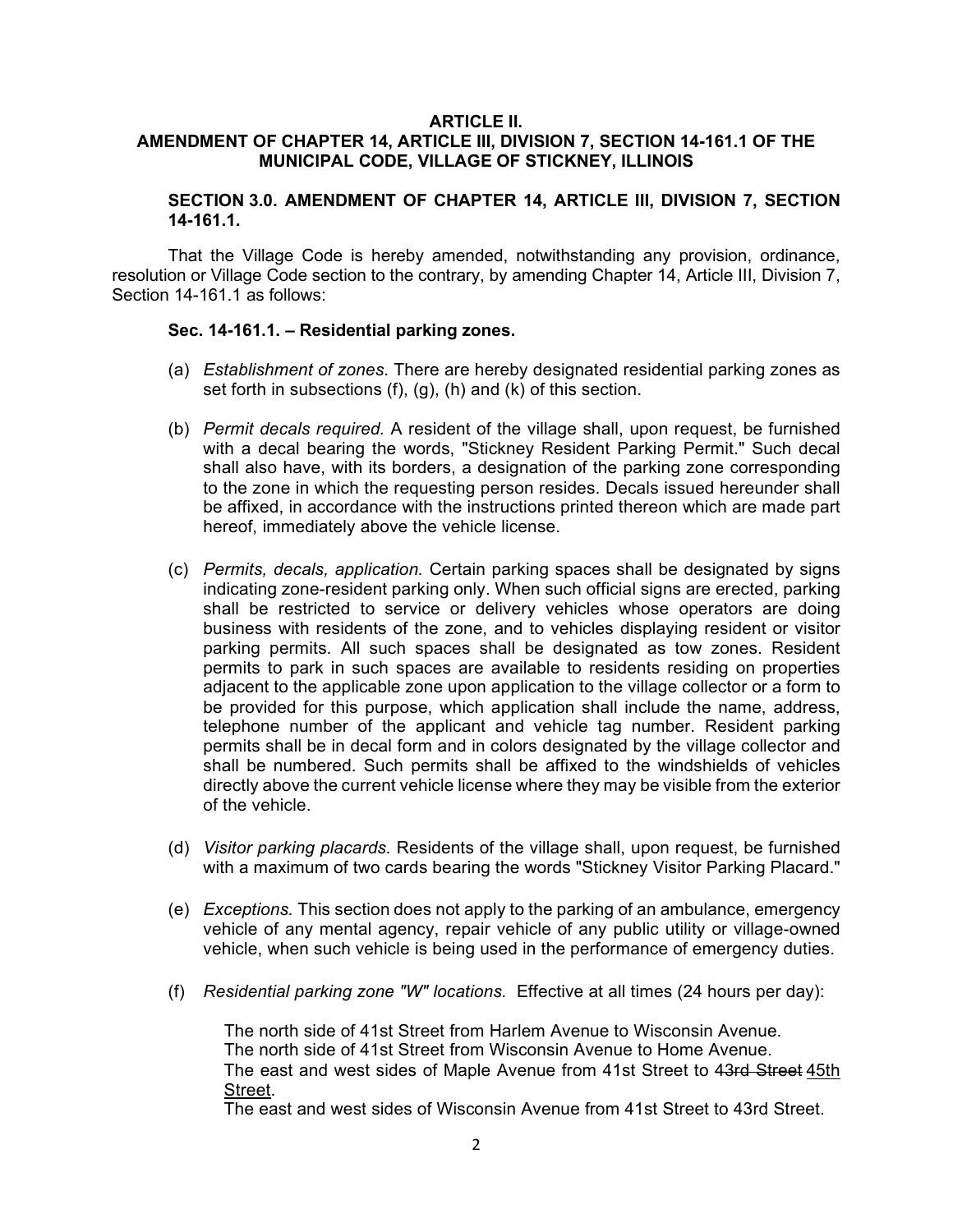**\* \* \* \* \* \* \* \* \* \* \* \* \***

#### **SECTION 3.1. OTHER ACTIONS AUTHORIZED.**

The officers, employees and/or agents of the Village shall take all action necessary or reasonably required to carry out, give effect to and consummate the amendments contemplated by this Ordinance, and shall take all action necessary in conformity therewith. The officers, employees and/or agents of the Village are specifically authorized and directed to draft and disseminate any and all necessary forms or notices to be utilized in connection with the intent of this Ordinance.

## **ARTICLE III. HEADINGS, SAVINGS CLAUSES, PUBLICATION, EFFECTIVE DATE**

#### **SECTION 4. HEADINGS.**

The headings of the articles, sections, paragraphs and subparagraphs of this Ordinance are inserted solely for the convenience of reference and form no substantive part of this Ordinance nor should they be used in any interpretation or construction of any substantive provision of this Ordinance.

#### **SECTION 5. SEVERABILITY.**

The provisions of this Ordinance are hereby declared to be severable and should any provision of this Ordinance be determined to be in conflict with any law, statute or regulation by a court of competent jurisdiction, said provision shall be excluded and deemed inoperative, unenforceable and as though not provided for herein and all other provisions shall remain unaffected, unimpaired, valid and in full force and effect.

# **SECTION 6. SUPERSEDER.**

All code provisions, ordinances, resolutions, rules and orders, or parts thereof, in conflict herewith are, to the extent of such conflict, hereby superseded.

#### **SECTION 7. PUBLICATION.**

A full, true and complete copy of this Ordinance shall be published in pamphlet form or in a newspaper published and of general circulation within the Village as provided by the Illinois Municipal Code, as amended.

#### **SECTION 8. EFFECTIVE DATE.**

This Ordinance shall be effective immediately upon its passage.

(REMAINDER OF THIS PAGE INTENTIONALLY LEFT BLANK)